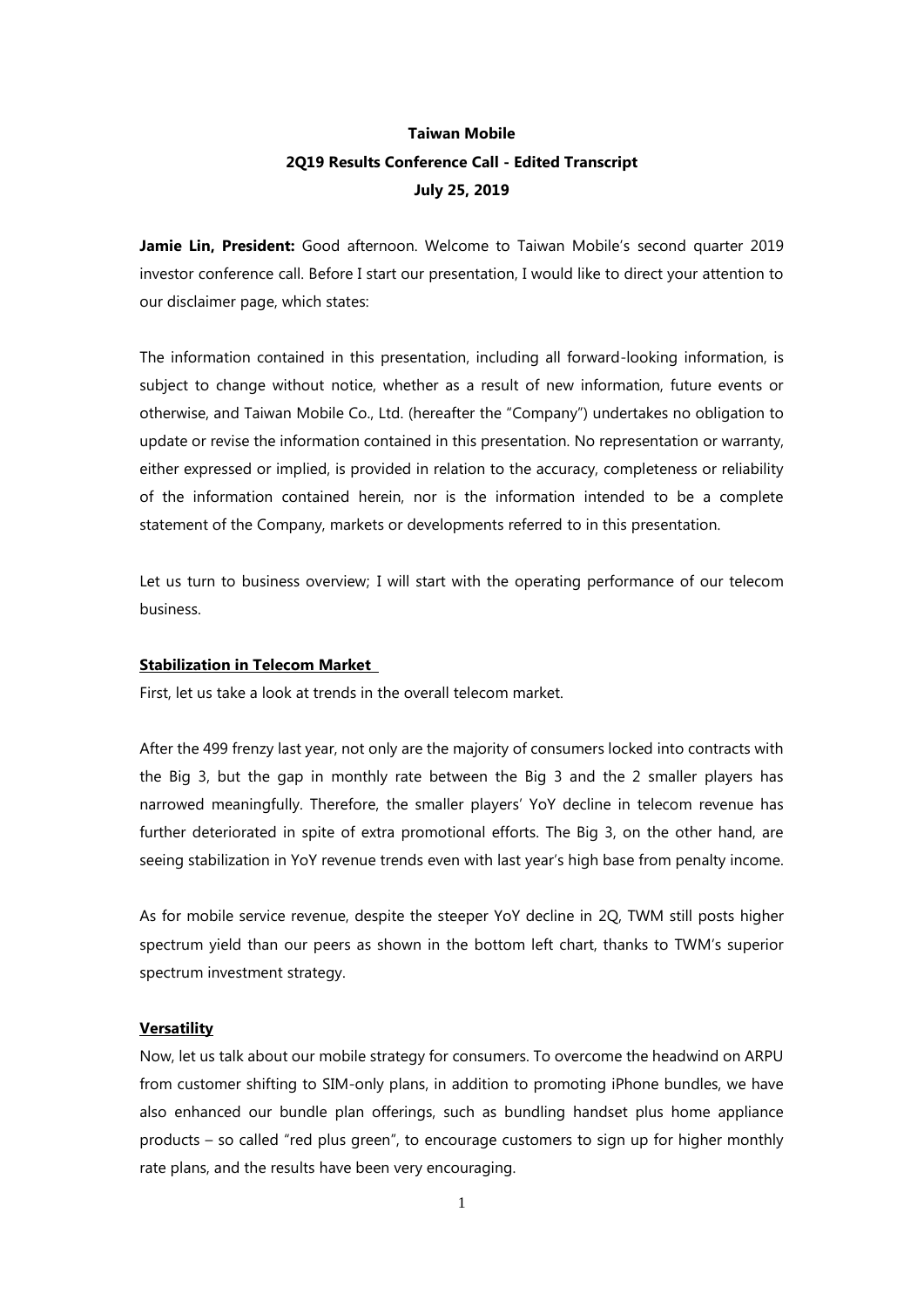As for the enterprise segment, we posted decent growth in a diverse set of cloud-based services including hybrid clouds, information security solutions, cloud PBX (which stands for Private Branch Exchange) services, etc. We were also able to produce new customer wins.

For IoT connectivity, the upbeat growth is stemming from our wins in government's Smart City project and other opportunities such as Internet of Vehicle and Smart Meters.

Last but not the least, we posted very strong ICT service growth as we strive to provide integrated solutions to our enterprise customers, from equipment procurement to data center design and to cloud and IoT services.

# **Resilience in Pay-TV Business**

Next is our pay-TV business. We fared better vs. other leading MSOs, with a smaller loss in basic TV subscription. To provide tailwind to our ARPU, we managed to grow customer adoption rates of DTV & broadband services as of 2Q19. To strengthen customers' stickiness, we are getting ready to release a new cross-sale bundle package in 2H this year.

## **momo's Dominance in B2C Market**

Moving on to momo, let us take a quick look at Taiwan's e-commerce market first. momo is currently the No.1 player and is one of the few e-commerce platforms that have delivered stable profits. In 2Q, momo once again outpaced its peers by growing its B2C revenue by 30% YoY. While gross margin edged down due to 3C's rising share in the product mix, operating margin still grew YoY thanks to economies of scale.

Now let me turn over the presentation to Rosie for our financial overview.

# **Performance by Business**

**Rosie Yu, CFO & Spokesperson:** Hi, good afternoon. Let me talk about the performance by business.

In the second quarter, TWM's consolidated revenue rose by 4% YoY as momo's strong e-commerce revenue growth compensated for the decline in mobile service and pay-TV revenue.

Pre-IFRS 16 EBITDA for telecom business faced a high base due to the 499 frenzy but the YoY decline had already started to stabilize in June, aided by lessened revenue headwind and savings in traffic costs and selling expenses. For pay-TV business, even though pre-IFRS 16 EBITDA dipped by 3% due to softer basic TV revenue, operating income grew by 11%, a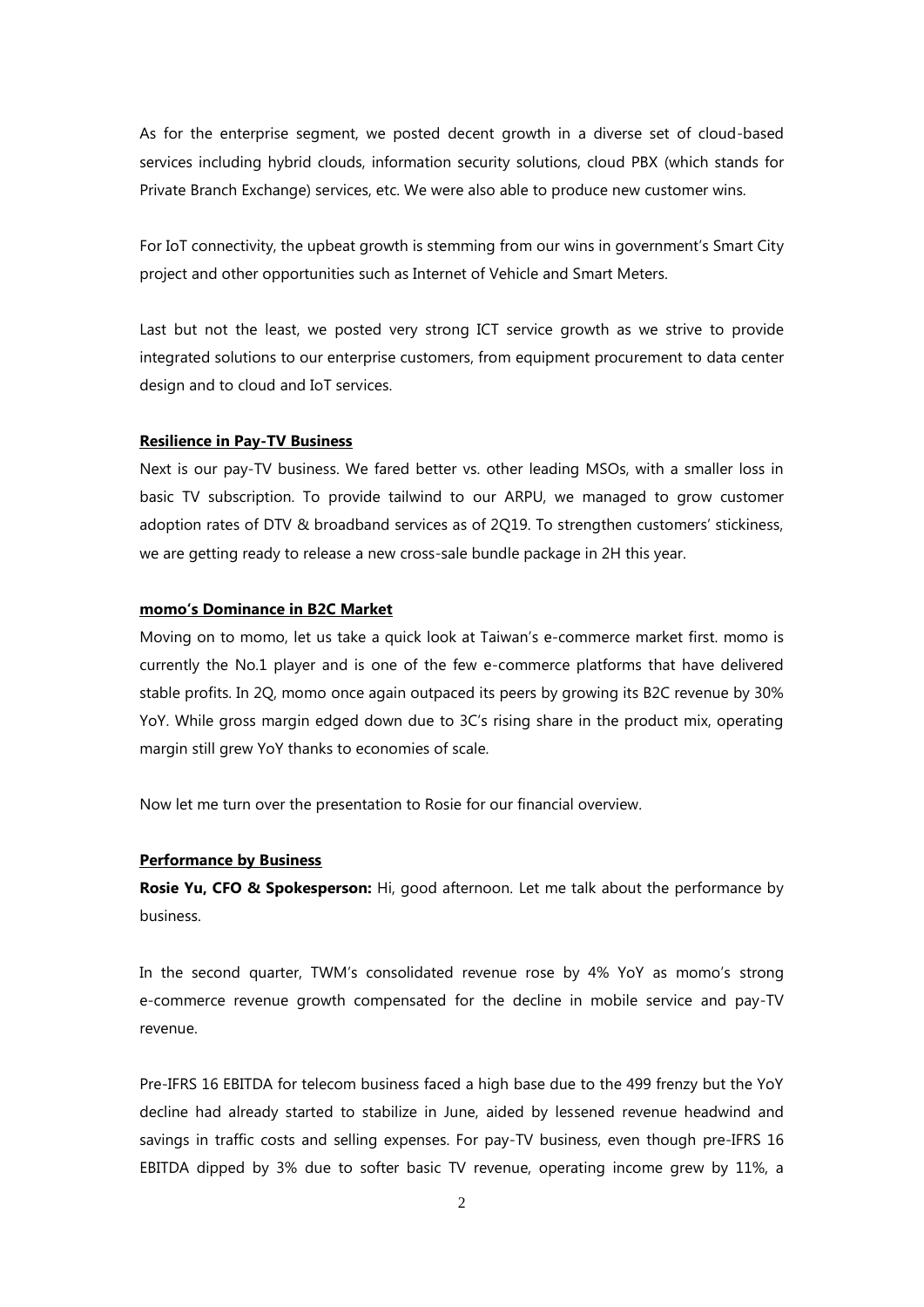function of falling depreciation of set-top boxes. Let us go to the results summary page.

# **Results Summary**

In the second quarter, the combined operating income of pay-TV and momo increased by 9% YoY, helping mitigate the decline in telecom operating income. For the first half of the year, the slight miss in total revenue from weak telecom performance was offset by lower traffic costs and selling expenses. Overall, operating income for all major businesses was within management expectations and net income also reached company guidance.

#### **Balance Sheet Analysis**

On the balance sheet analysis, the significant drop in other current assets was because of the reversal of interim payments accrued a year ago. The increase in inventory is a result of momo's expansion.

On the liability front, deleveraging on the back of our healthy free cash flow coupled with conversion of our CB pushed our gross debt to decline by 22% YoY to NT\$37.4bn. The outstanding CB amount at the end of June was NT\$5.1bn.

As for shareholders' equity, CB conversion value also caused our paid-in capital and capital surplus to go up by \$3.52bn in the second quarter.

Our net debt to pre-IFRS 16 EBITDA ratio further improved to 1.03x thanks to lower debt.

## **Cash Flow Analysis**

Now let us turn to the cash flow analysis page.

For operating cash flow, the YoY decline in the second quarter reflected not only the decline in pre-tax earnings, but also a higher corporate tax rate on higher taxable income.

For investing cash flow, the YoY increase in outflow in spite of falling capex was attributable to higher cash inflows from fund redemptions in the previous year.

For financing activities, the net cash outflow mainly came from debt repayment and cash dividend payments to momo's minority shareholders.

As to our free cash flow, the FCF yield of 5.6% at the end of second quarter still stood higher than our dividend yield despite the negative impact from lower operating cash flow.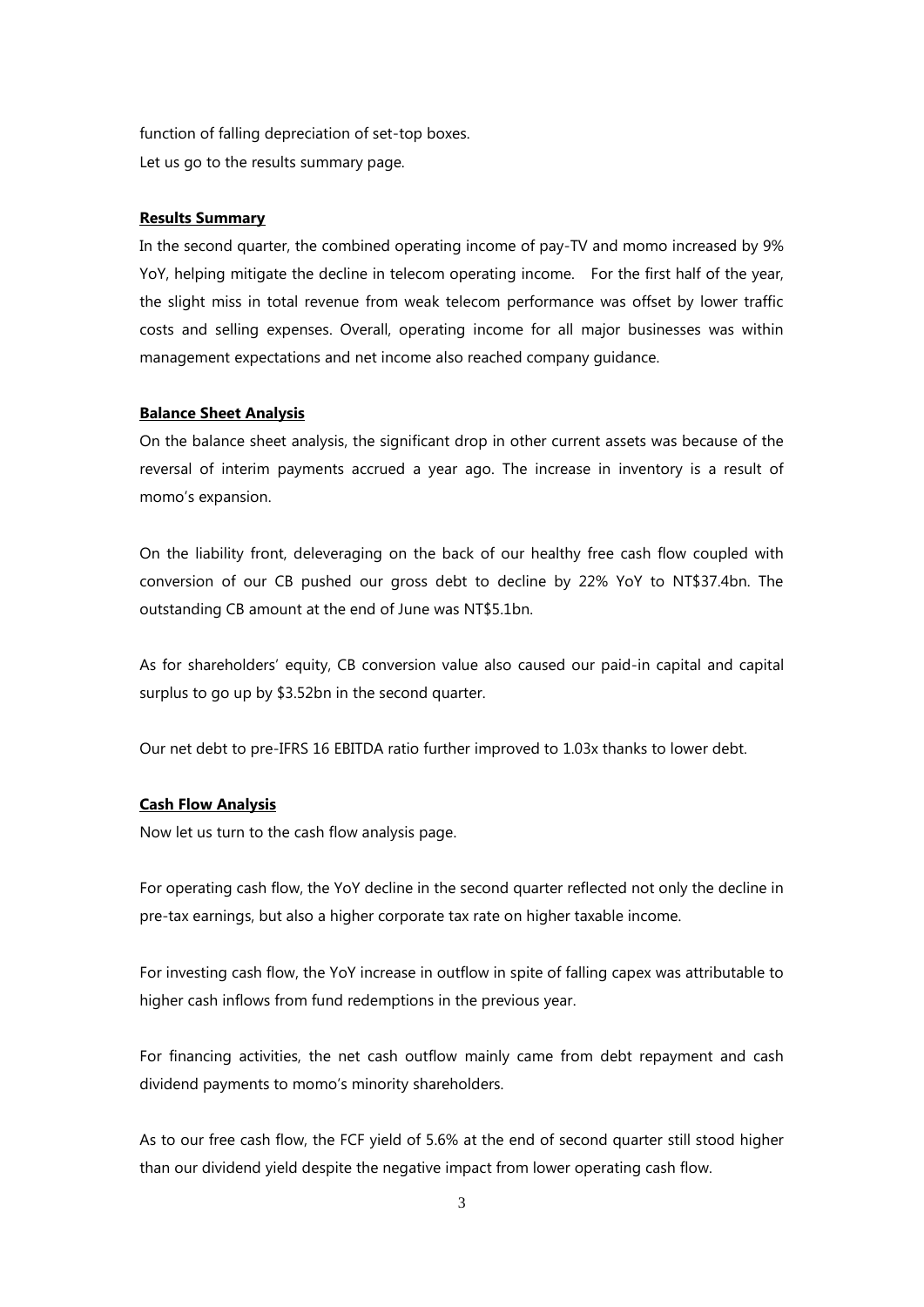Now let me turn the presentation over to Jamie for event updates and key message.

# **Awards and Recognition**

This slide summarizes the awards and recognitions we have received in the second quarter, for your reference.

## **Key Message**

Finally, to wrap up our presentation, we have a key message that we would like to deliver:

TWM started seeing improved fundamentals with June operating results stabilized compared with a year ago. Joining forces with digital leaders, including momo and AppWorks companies, to offer compelling service bundles will prove to be our winning strategy.

Looking forward, as we approach the tail end of 4G deployment, we will be in a good position with more financial flexibility to make strategic moves, expand our footprint and generate healthy returns for our shareholders.

With that, I would like to open the floor for Q&A session.

# **Q&A**

# **Neale Anderson, HSBC: I would like to ask about the TV business. Could you elaborate a bit about the softness in basic TV revenue? Rosie also mentioned an increase in operating income. On the cost side, you mentioned lower traffic cost as one of the offsetting factors in the quarter. Why is that and is that likely to continue?**

**Rosie:** For the TV business, the earnings increase came largely from much lower depreciation expenses. Majority of the set-top boxes we procured a few years ago have been fully depreciated. For the telecom business, traffic costs decreased due to the lower interconnecting rate. We also have lower minutes of use.

**Jack Hsu, SinoPac Securities: I have 2 questions. First, will the company change its forecast in the following years? Second, what is our view on the future of 5G, especially for TWM? What are our advantages and disadvantages when we develop 5G?**

**Rosie:** Let me answer your first question regarding the financial forecast. We have not started doing our financial forecast for the next year and we do not have any plans on revising our financial forecasts for the second half of this year.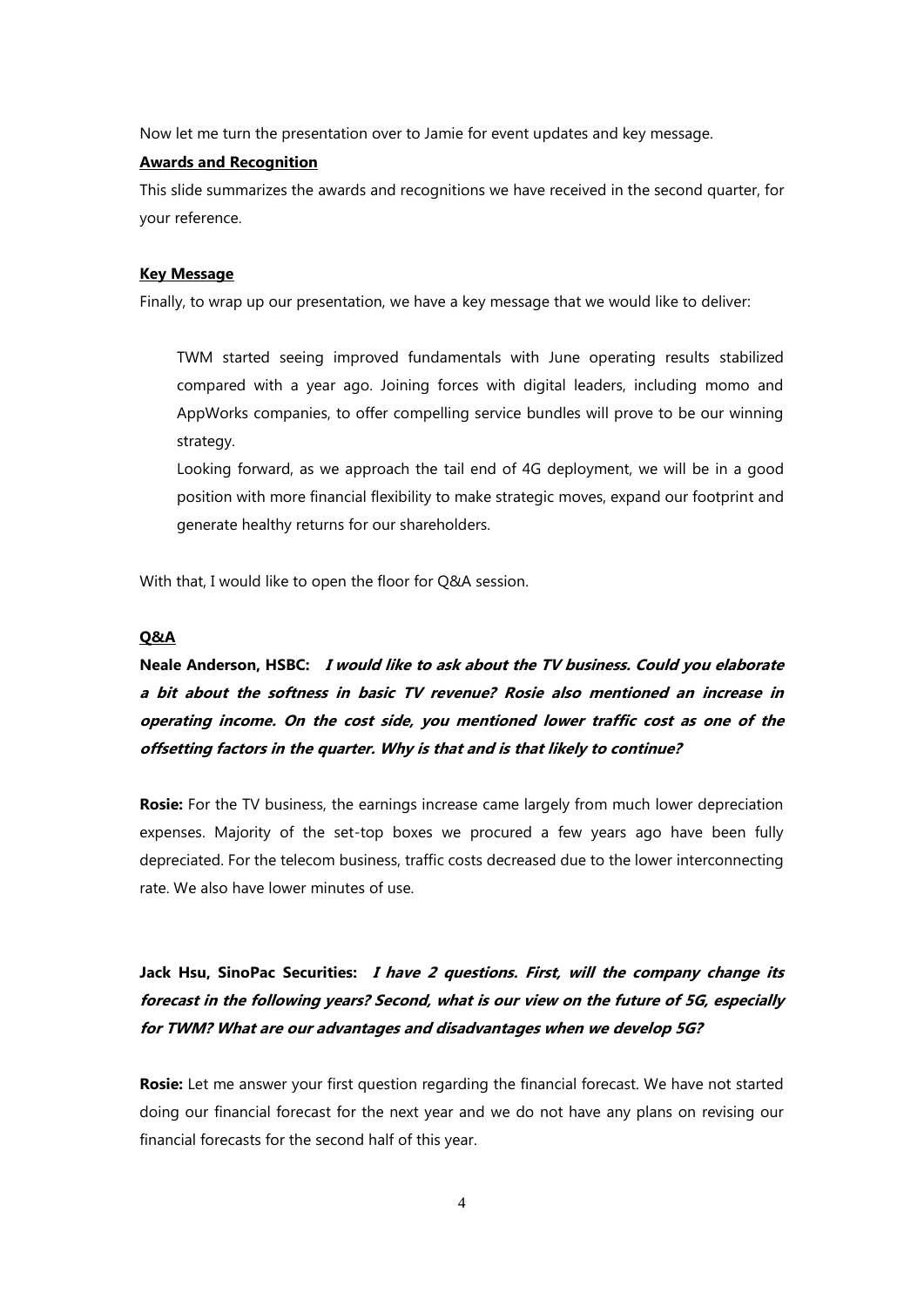Jamie: In terms of 5G, we are seeing it as a long-term play. The 5G license will be a 20-year license so we are going to be methodical about it. In terms of bidding, we are going to consider that as confidential information. For the 5G business model, we will be working with services that build end-to-end integrated solutions on top of horizontal connectivity products.

**Jack:** So you will start from IoT then go to other segments?

Jamie: IoT is definitely a key piece of the puzzle in terms of 5G service offerings but it depends on the vertical that you are going after. With 5G, we are going after verticals such as industry use, medical use, retail use, smart city, etc. In many of these different verticals, we see that there will be a need to integrate IoT products to offer the best solutions for these industry users.

**Jack:** What is our viewpoint on the cable business for the second half of the year? Is there any chance we will see growth?

**Jamie:** I think the overall market is still facing headwinds in terms of subscriber retention but we will continue to push our DTV and broadband services. Right now the penetration rate of these 2 services are still below 50% so we still see a lot of upside in terms of signing up our customers to these services.

**Jack:** Will the price competition in this segment be fiercer?

**Jamie:** We do not see price competition intensifying in the second half of the year but these things are hard to say.

**Neale Anderson, HSBC: One question regarding slide 7 on momo's dominance in the B2C market. Could you give us your view on how sustainable you think that dominance is? I am presuming those other companies are not doing so well and they are trying to turn their performance around. Is it feasible to take share from momo? Or do you believe it's more sustainable than that?**

**Jamie:** I think e-commerce has gotten to a point where the competition is really in the warehouse buildout. Right now, momo is actually in a leading position with a big gap from other players so we see that in the short run, there is no possibility for any other player to catch up with momo. Of course, in the mid to long run, a lot of things can happen but at least for the next 12 to 24 months, we do not see any threat to momo's dominance.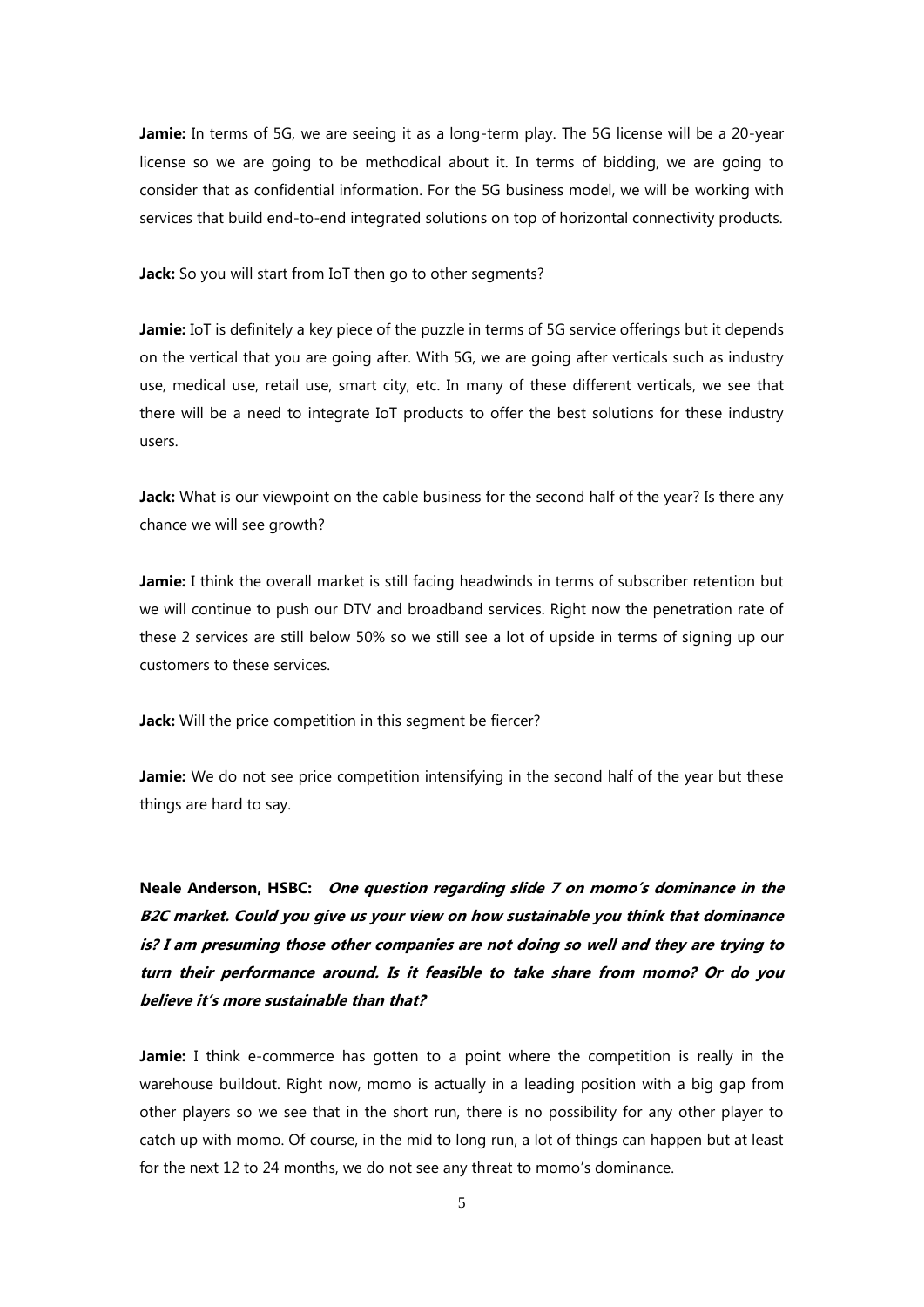**Billy Lee, Credit Suisse: I have a question on 5G. What is the latest timeline, based on your expectation, of when the spectrum will be auctioned and when are you seeing commercialization of 5G?**

**Jamie:** To the best of our knowledge, the government is planning on hosting the auction in December this year. Chances are, it will be completed early next year. Some spectrums are trickier, but if a telecom company wins the middle section of the spectrum - which is the cleaner one - they can immediately start building out. It will probably take another 6 months or so from there to the commercial launch.

**Billy:** You mentioned earlier that bidding strategy is confidential. Any expectations on the landscape in terms of the competition?

**Jamie:** It is very hard to predict but right now, it looks like the first wave of 5G deployment will be non-standalone, which means that chances are the competition will be between the existing players.

**Billy:** Do you have quidance for dividend payout this year and possibly even for next year?

**Rosie:** We are always very committed to a stable dividend policy. As to what the definition of "stable" is, that is for the Board to decide, every April.

**Billy:** So it could mean absolute or as a percentage of earnings?

**Rosie:** It is hard to tell, it is to be decided by the Board every April.

**Billy:** Regarding telecom competition space, you mentioned that competition revenue and overall market has stabilized. On the ground, do you see really stable competition between the Big 3 and the smaller players or are other smaller players becoming more aggressive? How are the other bigger players responding to such a stabilized market?

**Jamie:** As we presented in the slides, the smaller players continue to compete pretty hard but we are seeing their strategies becoming less effective. In terms of the Big 3, we are not seeing intensified competition.

**Billy:** I saw that the growth of the new businesses such as IoT and cloud solution, and information security are doing pretty well. Can you disclose the revenue of these categories?